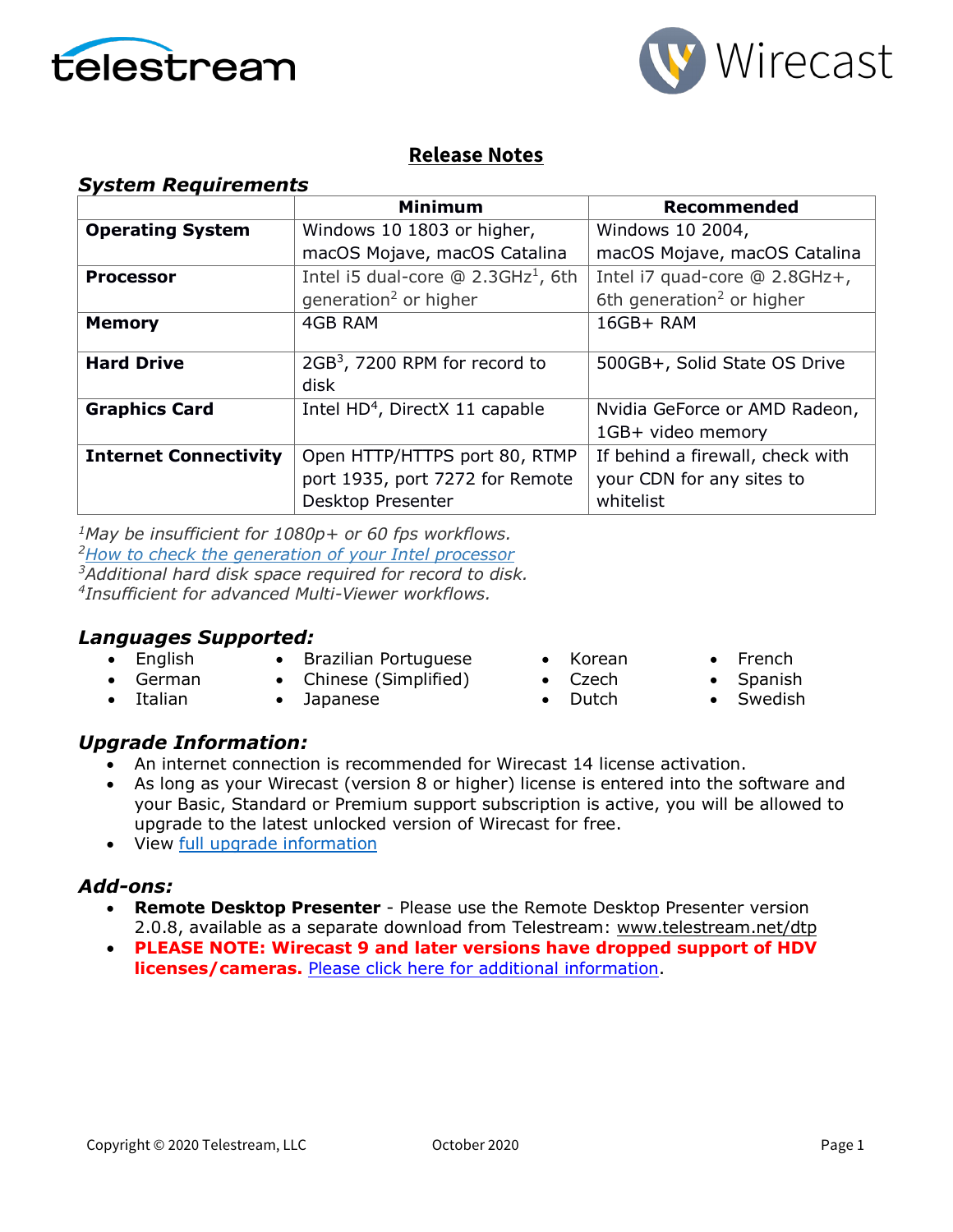



## *Best Practices*

#### **Minimum Required Upload Speed:**

- It is recommended that an upload speed rate of at least double the selected video bitrate be available, especially for a total target bitrate of 10Mbps (Megabits per second) or less, or when there are multiple outgoing streams.
- Upload speed can be tested at a website such as [TestMy.net/upload.](http://testmy.net/upload)
- Additional tasks that can consume upload bandwidth on the network should also be considered when determining how much of the available upload bandwidth can be allocated towards streaming.

#### **Rendezvous**

Wirecast Rendezvous uses WebRTC technology that can be very resource intensive. For the best experience, we suggest considering the following table when choosing hardware:

|                        | Studio (2 guests + 1<br>host) | Pro (7 guests + 1<br>host)  |
|------------------------|-------------------------------|-----------------------------|
| Bandwidth <sup>5</sup> | Add 4 Mbps                    | Add $5+$ Mbps <sup>6</sup>  |
| Processor <sup>5</sup> | $15$ quad-core <sup>7</sup>   | $i7$ quad-core <sup>7</sup> |

<sup>5</sup> Based on a single simultaneous stream of 720p30 x264 @ 4.0Mbps.

<sup>6</sup> Bandwidth per guest will scale downwards as more are added to maintain reliability.

 $7$  Minimum recommended processor with example stream $4$ . More demanding workflows may require a more capable CPU.

See our [Rendezvous Best Practices Guide](http://www.telestream.net/pdfs/technical/Wirecast-Rendezvous-Best-Practices-Guide.pdf) for more information.

#### **ISO Recording:**

- Solid State Drive or fast RAID array recommended for ISO Recording and Replay functionality.
- Actual data rates will vary depending on quality level selected for ProRes (Mac) or MJPEG recording (Windows), as well as the resolution and frame rate selected.
	- For Mac ProRes recording please refer to [Apple's ProRes data rate specifications.](https://en.wikipedia.org/wiki/Apple_ProRes#ProRes-Overview)
	- Windows MJPEG Best Quality Guidelines (Megabytes per second):
		- o *1080i and 1080p 29.97 and 30 FPS, MJPEG Best Quality* ~25MB/sec
		- o *1080p 60 FPS, MJPEG Best Quality* ~50 MB/sec
		- o *720p 59.94 and 60 FPS, MJPEG Best Quality* ~20 MB/sec
- Total expected data rate should be compared to available disk write speed to ensure adequate disk throughput.

#### *Failure to ensure the available disk write speed is greater than the highest expected total data rate may result in frames being dropped from recordings (ISO, Replay, and Record-to-Disk).*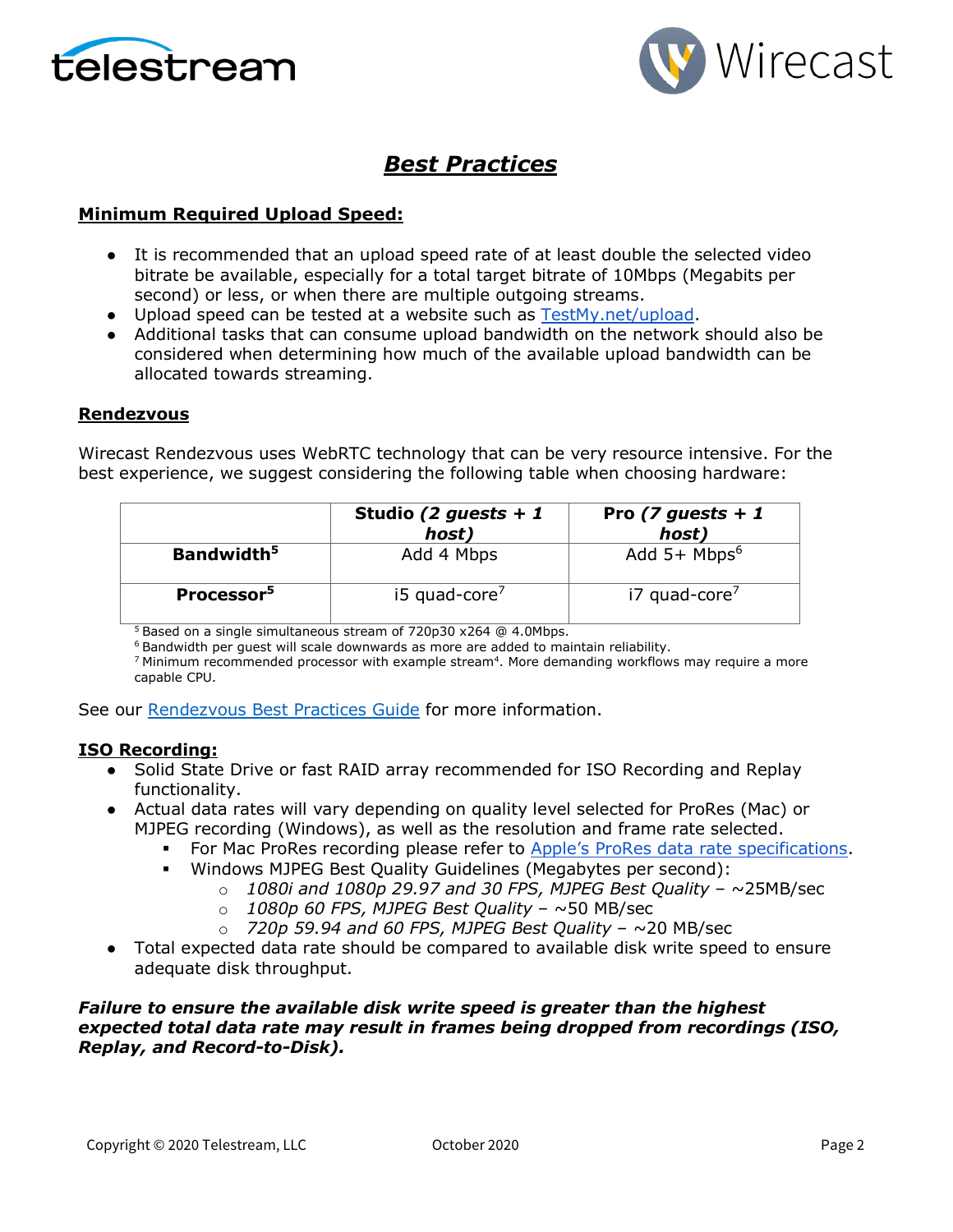



## *Best Practices (cont.)*

#### **Hardware accelerated encoding requirements:**

• Intel Quick Sync Video encoding requires an Intel CPU with an Intel® QuickSync Video core[.](http://ark.intel.com/search/advanced?QuickSyncVideo=true&MarketSegment=DT)

[List of Intel CPUs supporting QuickSync](https://ark.intel.com/content/www/us/en/ark/search/featurefilter.html?productType=873&0_QuickSyncVideo=True)

- NVIDIA NVENC encoding requires an NVidia GPU with Kepler architecture or newer[.](https://developer.nvidia.com/nvidia-video-codec-sdk) [NVIDIA only maintains a general list of supported GPUs](https://developer.nvidia.com/nvidia-video-codec-sdk)
- Apple Hardware Accelerated H.264 encoding requires a Mac with an integrated Intel GPU\*.

*\*This may change in the future, as the Apple API decides what hardware acceleration method is to be used. At the time of this writing, only Quick Sync via an Intel GPU is supported.*

#### **High frame-rate streaming (60fps):**

- High frame-rate streaming will result in increased CPU usage and require a higher bit rate (4Mbps or higher) for a quality encode.
- Simply switching to a higher frame-rate without ensuring the CPU and bitrate are sufficient may result in a lower quality encode.

#### **CPU Usage:**

- Consider lowering your canvas frame rate and/or streaming resolution to lower CPU usage.
- Maintained system CPU usage greater than 60% will increase the likelihood of dropped frames.

*(End of Page)*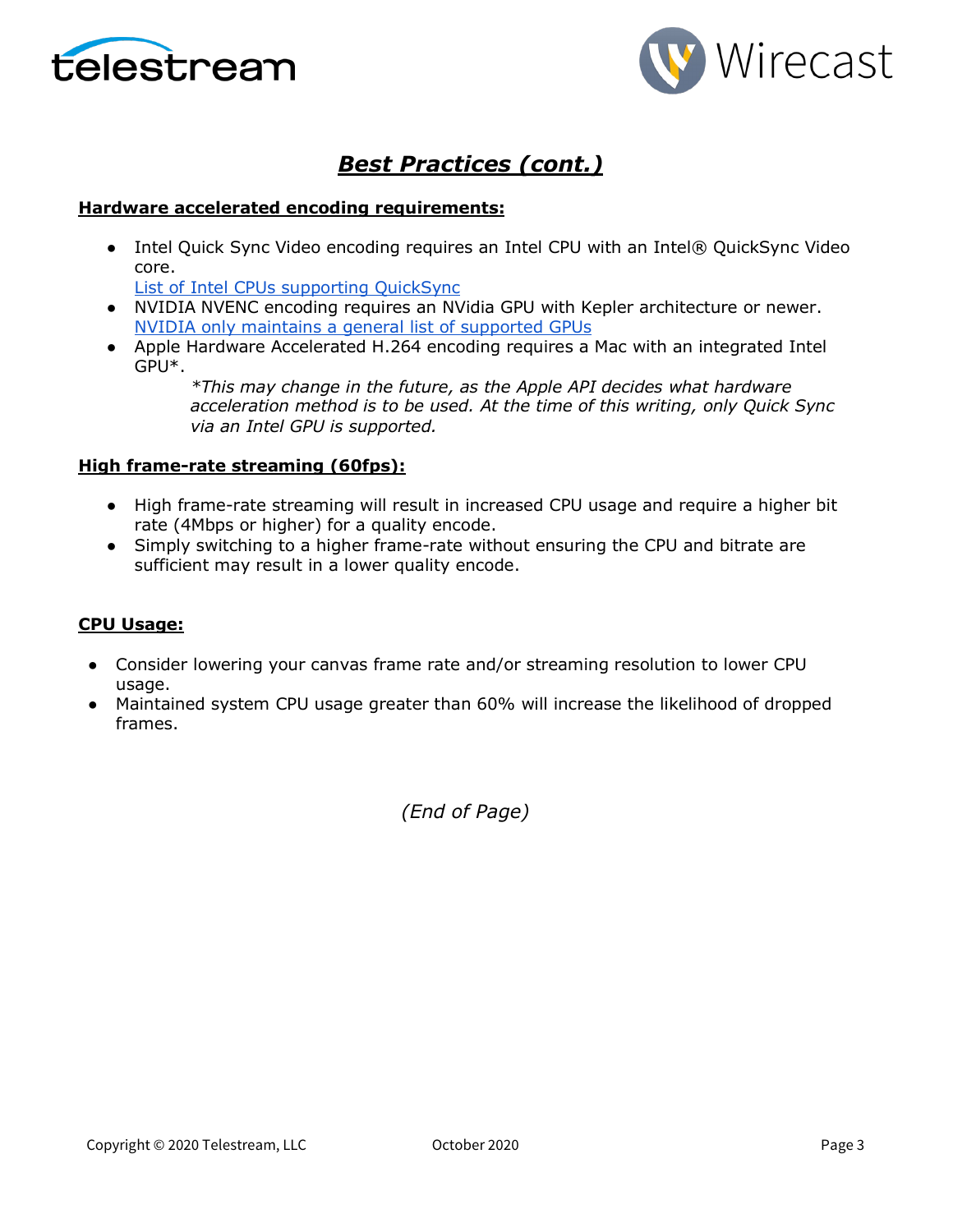



# **Wirecast 14.0.4**

#### • **Fixes:**

• WIRE-18071: One more YouTube fix: We had to enable Wirecast to use a previous YouTube stream key when creating events.

## **Wirecast 14.0.3**

#### • **Fixes:**

- WIRE-18045: Updated the Lumens PTZ Profile, which may have the happy consequence that some Sony cameras will now work with this profile.
- WIRE-18030: We now limit the Multiviewer render frame rate to the canvas frame rate, which should reduce the amount of background processing going on. Previously this would always render at 60Hz.
- WIRE-18028: We removed the Stream Now event for YouTube Destination, since YouTube has removed this option.
- WIRE-18027: Fixed a Backenderror when creating a YouTube Event. No one wants a backenderror.
- WIRE-17990: Fixed a crash that could occur if you edited a YouTube Scheduled Event and that Event mysteriously returned a start date of 1/1/1970.
- WIRE-17955/WIRE-17941: Text Scrolling now works when OS is set to any language other than English.
- WIRE-17934: We re-enable Global Keyboard Shortcuts on macOS Big Sur. If you were following closely, we disabled them on Catalina because they caused a crash. Big Sur doesn't have that issue.
- WIRE-17913: RTMP output stream field can now be empty, and you can write your own stream name into the field.

#### **Known Issues**

- NOTE: XKeys Controller does not currently work on macOS Big Sur. If you plan to use XKeys with Wirecast, we advise you to stay on macOS Catalina or Mojave.
- NOTE: As part of the fix for WIRE-17286, on BlackMagic devices, we now identify them via hardware ID instead of enumeration order. The fallout is that if you have a document that once referred to one piece of hardware it may fail to initially reference a different piece of hardware. The workaround is to use the asset manager to replace the references to the new hardware. Once done, that document should save your new sources as expected.

# **Wirecast 14.0.2**

• This was a non-public release specific to Wirecast Gear.

# **Wirecast 14.0.1 (Mac only)**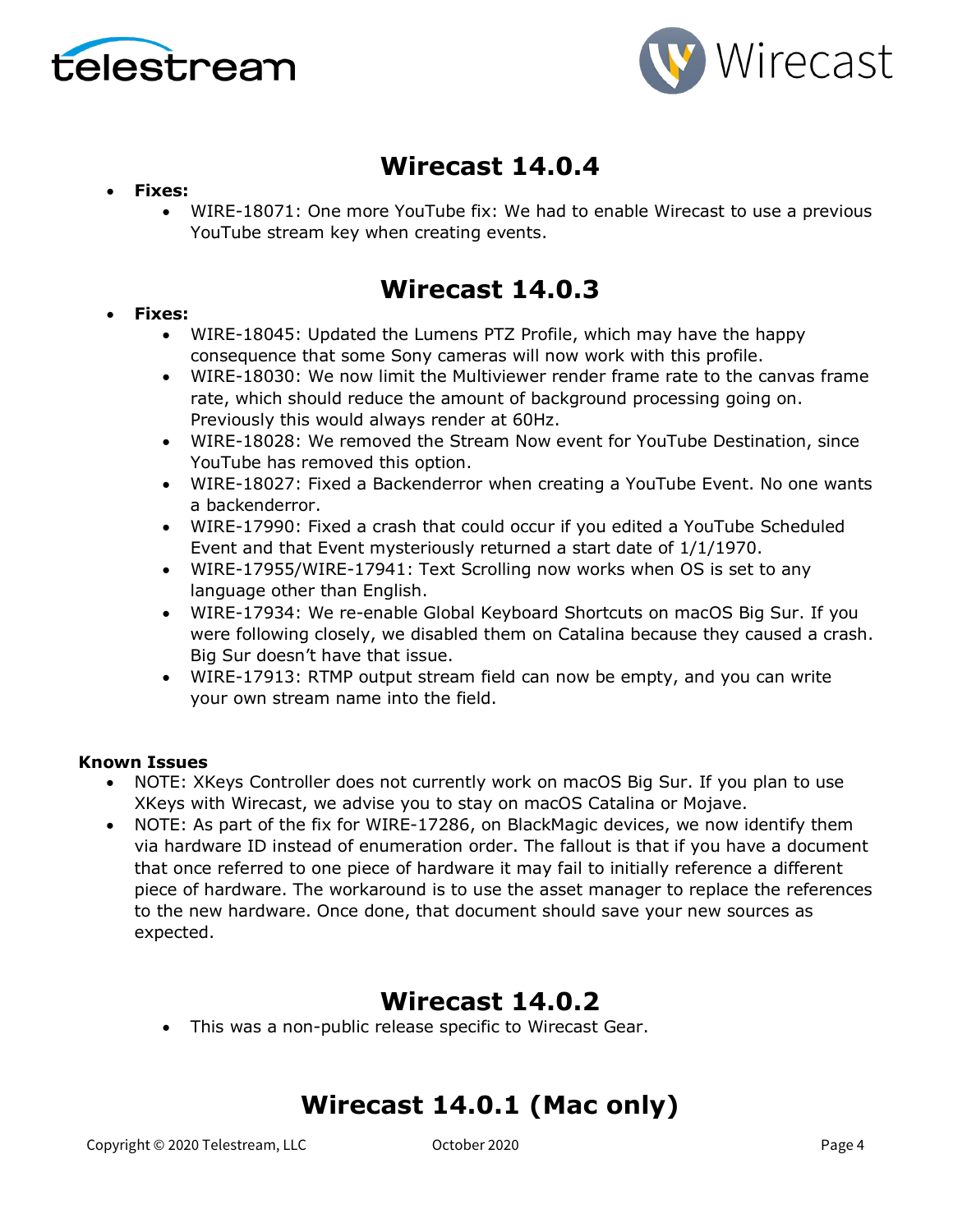



- **Fixes:**
	- WIRE-17908: Fixed rare crash when stopping an RTMP output on macOS

## **Wirecast 14.0**

- **New & Improved:**
	- WIRE-17882: Added an option on Wirecast Gear licenses to disable audio capture from the capture cards.
	- WIRE-17852/ WIRE-17835: Added a lock button to link the new width and height size fields in the Video Properties tab.
	- WIRE-17730: Updated Wirecast Gear 300 and 400 series capture cards drivers and SDK to version 190.1.
	- WIRE-17825: Brightened the display of Stream/Record/ISO Times.
	- WIRE-17705: Removed a superfluous error message.
	- WIRE-17704: Implemented a new way to scale your sources using a handy Jog Wheel widget.
	- WIRE-17674: Add a visual example to the documentation of the Countdown Clock Display Gear icon menu.
	- WIRE-17666: Removed Auto-Canvas option as it was confusing and no longer serving a useful purpose. New documents will default to 720p. Older documents will be set at their actual canvas size, and you'll get a warning if your output resolutions don't match your canvas size.
	- WIRE-17628: We updated some code to make our capture card inputs more efficient for Wirecast Gear 300 and 400 series.
	- WIRE-17617: Updated the highlight color for Windows buttons to be less obnoxious than the bright green.
	- WIRE-17610: Clarified a bit of wording on Chromakey Properties.
	- WIRE-17594: Added support for Snap Camera.
	- WIRE-17586: Improved the design of the NDI GPU encoding toggle button to make it clearer which was off, and which was on.
	- WIRE-17585: Added a checkbox option in Advanced Preferences to allow you to reconnect live shots automatically if they get disconnected. Defaults to checked.
	- WIRE-17577: Implemented a system of fixed latency for selecting the video & audio frames to render for each source. As part of this, we added a new text field to the Advanced section of the Preferences that will let you specify the Global Input Latency Wirecast should use. Lower latency means more possibility of audio blips; longer latency means more delay before video & audio are shown.
	- WIRE-17556: We added an option to disconnect all peers when ending a Rendezvous session
	- WIRE-17533: Added the ability to set a LinkedIn Live event to "Public" or "Private".
	- WIRE-17467: Added a font face pop up to more accurately select font variations.
	- WIRE-17451: Updated the term "Audio Interface" to the more descriptive "Audio Playback" for clarity.
	- WIRE-17432: Now we allow you to create a custom encoder when outputting to Facebook Live.
	- WIRE-17325: Added a tooltip to help explain the Facebook Optimize Connection button.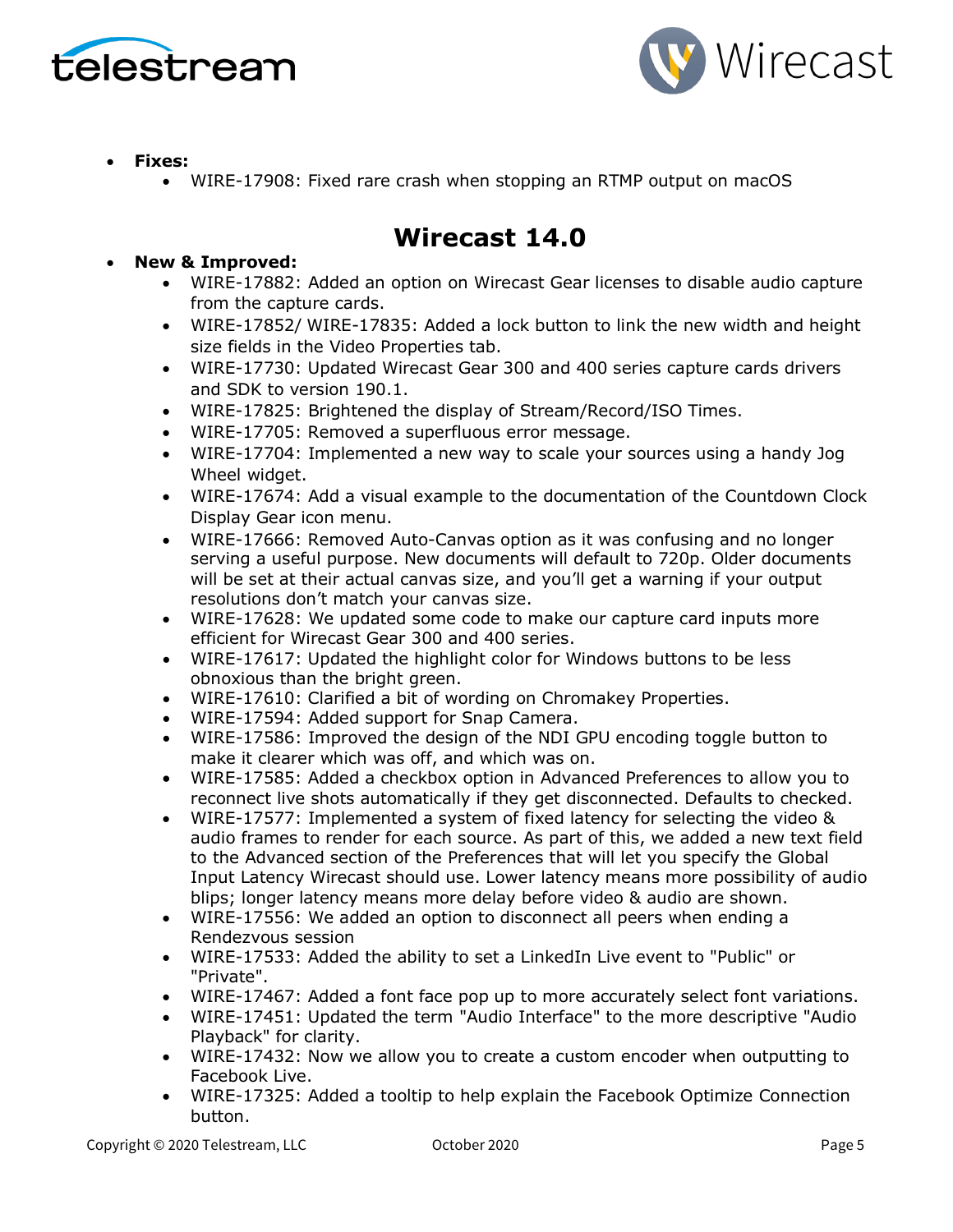



- WIRE-17318: We no longer notify you when a new update comes out if your OS is not supported.
- WIRE-17317/WIRE-17238: Updated the button placement in the Rendezvous dashboard to prevent you from unintentionally starting a new session when you meant to connect to a previous session.
- WIRE-17313: Made a minor update to the Vimeo Output API.
- WIRE-17277: Enabled GPU decoding for NDI sources.
- WIRE-17260/WIRE-16693: Updated our Solid Color overlay functionality with a fancy new GPU-accelerated one.
- WIRE-17229: Gave a minor makeover to our "Add Source" Window layout.
- WIRE-17197: Implemented a number of changes to improve the reconnection behavior of Wirecast Go when used as a source.
- WIRE-17190: Smoothed out audio from sources when connecting and disconnecting.
- WIRE-17077: Updated to NDI SDK 4.5.
- WIRE-17019: Wirecast now opens at the size of the screen instead of at a certain size in the top left corner of the screen
- WIRE-16972: Made some under-the-hood improvements to the Audio Mixer, which should result in an improved efficiency and reduced CPU load.
- WIRE-16933: Upgraded our Webstream plugin (libVLC) to version 3.0.8.
- WIRE-16930/ WIRE-16734/ WIRE-6613 /WIRE-14: Introducing Chroma Key v2: Added new features to our Chroma Key to enable more accurate keying, including spill suppression, edge coloring, clipping ranges and more.
- WIRE-16929: Introducing Color Key: Added a new Color Key feature which keys using colors in the RGB space. Useful for images (logos) that have non-black and non-white backgrounds.
- WIRE-16928: Introducing Luma Key: Added a new Luma Key feature which sets the image alpha based on the intensity  $(y)$  value, ignoring the color (U and V) values. This is useful if you have a logo with a white or black background you wish to remove.
- WIRE-16925/WIRE-12741/WIRE-16650: Rebuilt our Mulitviewer, and in the process, added some cool new audio meters.
- WIRE-16847: Implemented a menu & menu items under the 'Switch' menu that restores the toggle functionality of Layers in the Main Shot Display area.
- WIRE-16783: Rebuilt the Shot Layers User Interface- you'll notice some snappier animations and a subtle new look.
- WIRE-16749: Added support for new "made for Kids" guidelines in YouTube destination.
- WIRE-16739: Improve the Output Statistics for RTMP Destinations.
- WIRE-16732: Changed the way we store/show your document thumbnail, to reduce file size.
- WIRE-16699: Rewrote our text widget to, among other things, improve performance and smoothness of scrolling text.
- WIRE-16663: There is now a 'Delete all' button in the Asset Manager window to remove all missing assets at once.
- WIRE-16648: Switched from the Apple-deprecated OpenGL render engine to Metal on macOS.
- WIRE-16129: Major improvements in the way Wirecast sizes incoming video sources. This, along with the new ways you can resize your videos and bounding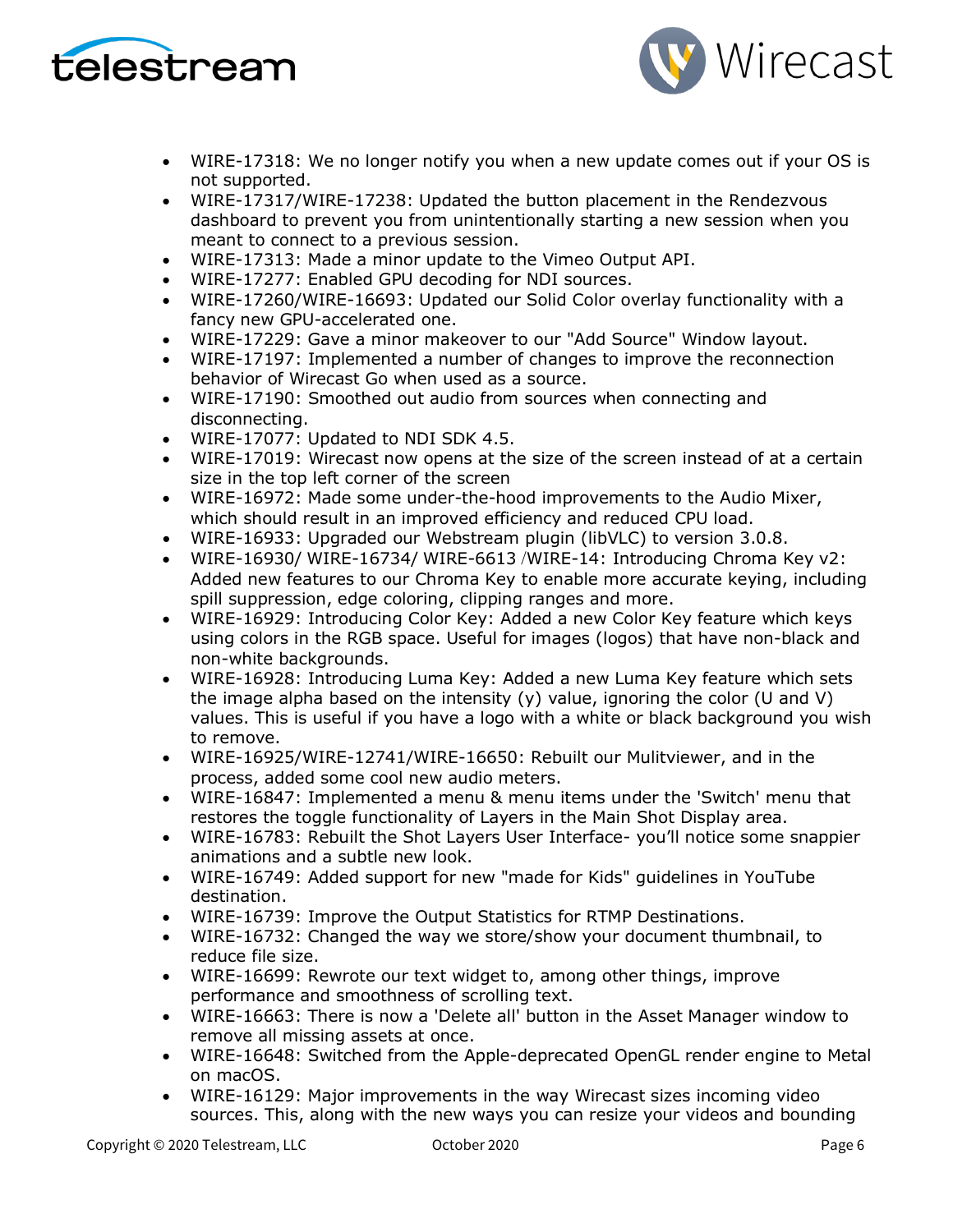



boxes, should make it much easier to get your media precisely the size you want it to be.

- WIRE-15995/WIRE-17442: We moved the status bar to the bottom of the main document UI to free up space at the top. It will show System CPU, bitrate, dropped frames, viewer count, Facebook reactions and Telestream Cloud status.
- WIRE-15915: Added the ability to bring in an NDI audio only source.
- WIRE-15584: Added an "Add All" button in Rendezvous to more efficiently add all guests at once.
- WIRE-14979: We now allow you to set In and Out points on your Custom (Stinger) transitions.
- WIRE-14072: We added an improvement so that all sources appear and disappear from the source list while the Add Source dialog is showing, so you no longer need to close and reopen the dialog to see updates.
- WIRE-12911: Improved experience when a shot gets disconnected. You now have the option for disconnected shots to be replaced with the red question mark, a transparency, or an image of your choice.

#### • **Fixes:**

- WIRE-17879: Fixed an issue with drop shadows on Windows.
- WIRE-17869: Fixed a word wrapping issue that could occur when specifying Width/Height on macOS.
- WIRE-17864: Fixed a transition issue on macOS when transitioning media with a drop shadow.
- WIRE-17863: Fixed a very rare crash that could occur when dragging the Edge Color slider in the Chroma Key properties tab.
- WIRE-17862: Dragging shots on the Main Shot display should no longer cause Wirecast to become unresponsive on Windows.
- WIRE-17861: Fixed an issue where clicking "Apply Default" could cause the Chroma Key to stop updating.
- WIRE-17855: Squashed a crash that could occur when adding a Text shot then adding a Title shot.
- WIRE-17854: Fixed a crash on that could happen when you quit Wirecast.
- WIRE-17853: The lock icon on the Shot Layer Properties was inconsistent between macOS and Windows. Not they match.
- WIRE-17881/WIRE-17849: Fixed some missing translations.
- WIRE-17845: We updated our trace log to be more useful to us in diagnosing errors.
- WIRE-17838: The Chroma Key dropper samples were not always aligned with the mouse cursor – now they are.
- WIRE-17833: Fixed a crash on macOS when saving a document if there were unused assets that were created from the Rendezvous Dashboard.
- WIRE-17826: Removed some embarrassing text use for testing only.
- WIRE-17808/ WIRE-17807: Fixed a crash that could happen when dragging JPEG directly onto Shot Layers Tab.
- WIRE-17806: Fixed another crash that could happen when switching between Playlist tab and Main Shot tab with certain legacy documents.
- WIRE-17805: Playlists were missing their thumbnail images we found them and put them back.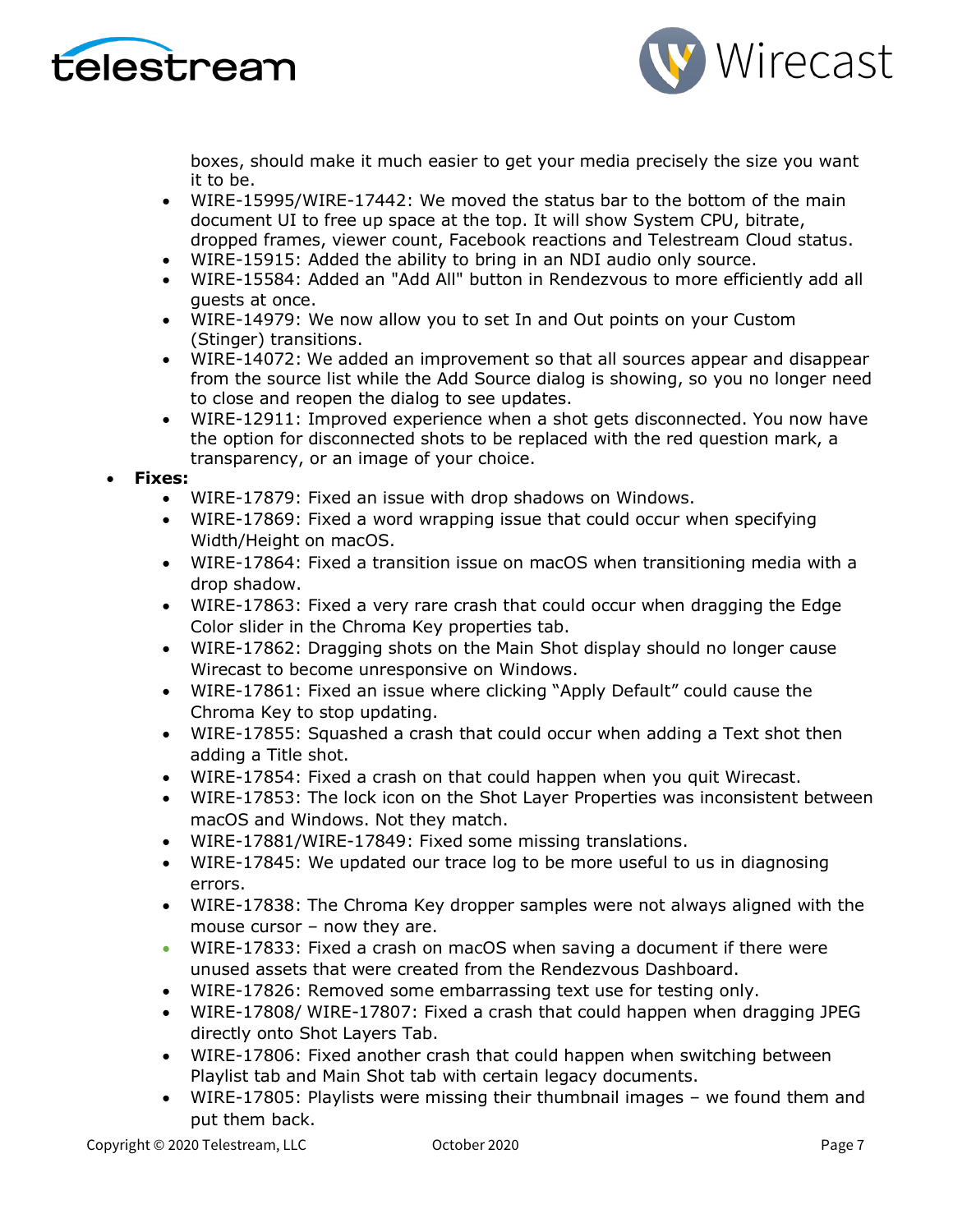



- WIRE-17802: Scale-to-Fit button was not doing what it was supposed to do when assets had a crop applied. Now it's behaving.
- WIRE-17796: Removed references in our User Guide to an old feature involving the ability to move between Keynote slides in Wirecast.
- WIRE-17793: We brightened display of timecode for media playback in Live you're welcome Barrie.
- WIRE-17791: Fixed an error where YouTube accounts with no upcoming events would show "Error retrieving streams from server".
- WIRE-17790: Fixed an issue with our new Chroma/Luma/Color Key where in one Beta version it was making the subject partially transparent.
- WIRE-17783: Loading Wheel no longer appears when transitioning from Clear Layer to any shot on macOS.
- WIRE-17782: Stinger Transitions are now scaled properly in the "Manage Stinger Transitions" menu.
- WIRE-17771: Improved the error message that you'd get if you previewed an event on YouTube, and then went back to Wirecast and tried to enable Auto-Start for that event.
- WIRE-17767: Cut transitions no longer have a one-frame overlap
- WIRE-17749: Fixed an issue that could cause Titler Live sources to disappear if set to auto-live
- WIRE-17746: Fixed a crash on Windows that could happen when importing images
- WIRE-17744: Now you can decorate text with a shadow AND a background
- WIRE-17742: Fixed an issue with text that could potentially corrupt memory.
- WIRE-17739: Fixed a damn memory leak on exit after selecting a layer in Preview
- WIRE-17738: Fixed a crash when switching from Playlists back to the Main Shot Layers
- WIRE-17735: Fixed a flicker in the lower left side of the UI
- WIRE-17734: Another leak fixed also related to clicking on empty preview
- WIRE-17732: Cleaned up our Duplicate Shot Options menu
- WIRE-17721: It was reported that Scale to Fit and Stretch to Fit were not working properly- we revamped that whole area anyway. Be sure to check that out.
- WIRE-17719: The Facetime camera is no longer defaulting to the lowest option
- WIRE-17717: Fixed an indefinite hang that happened when devices were missing
- WIRE-17716: Fixed an issue that could cause the UI to stop responding on Windows after several hours of operation
- WIRE-17715: Translated some text
- WIRE-17713: Text Justify is no longer broken
- WIRE-17111: Scaling-related fix: Rendezvous shots should no longer resize after saving and reopening
- WIRE-17710: We dropped support for macOS 10.13 and added a warning notification that you can't install if you're not on 10.14 or later.
- WIRE-17709: "Smooth" and "Cut" transitions are no longer choppy
- WIRE-17699: We increased the time we attempt to synchronize incoming audio and video sources for ISO recording - in order to handle sync better.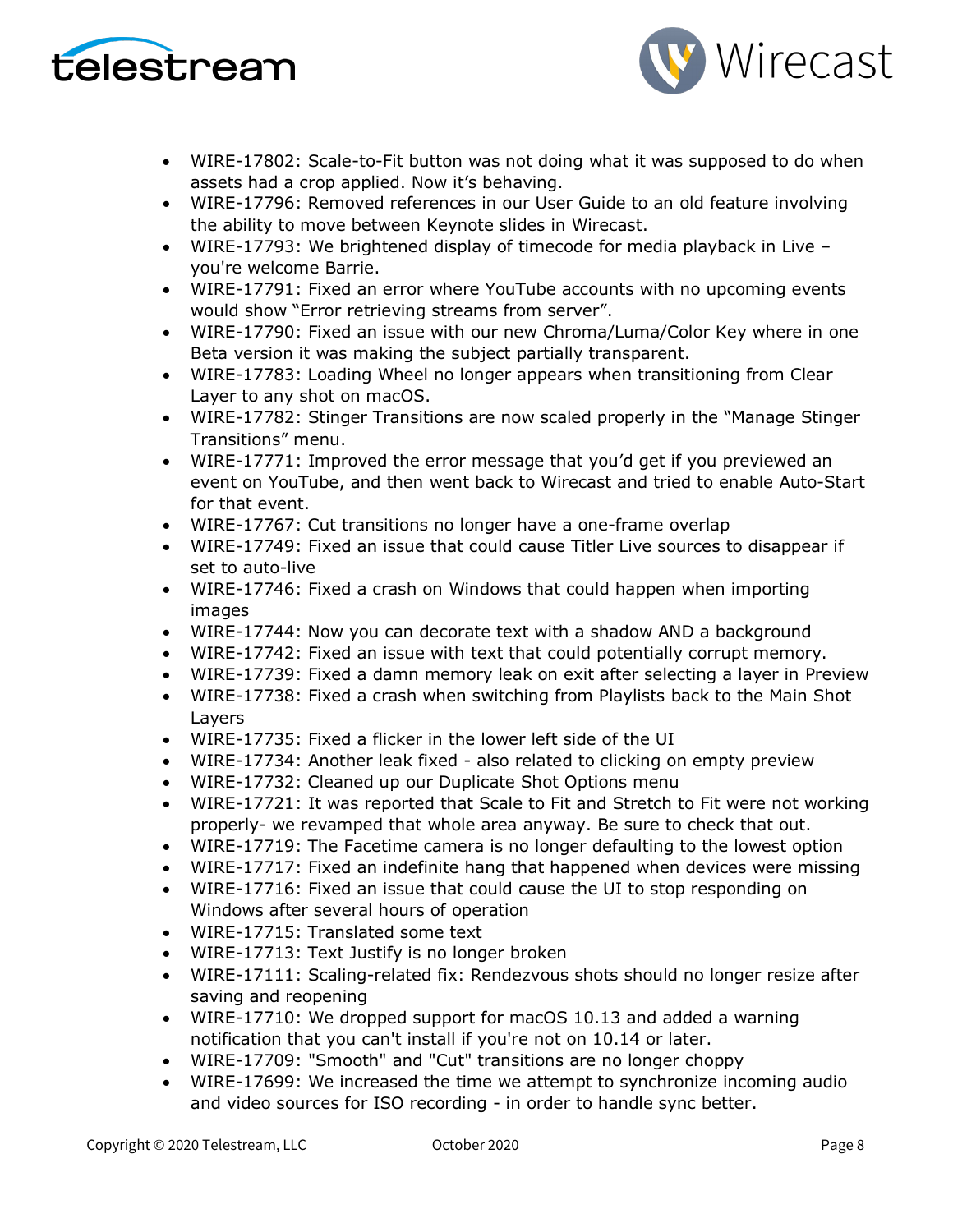



- WIRE-17696: Fixed an issue on Mac where certain transitions would cause all layers to transition instead of just the changed layer
- WIRE-17688: When you add a new output destination, we now don't retain the old data in the new output configuration
- WIRE-17687: Fixed an issue during long streams that cause latency to accumulate for certain Sources
- WIRE-17677: Fixed several small memory leaks on macOS.
- WIRE-17663: Fixed crash that could occur when opening the LinkedIn Login page on certain machines
- WIRE-17663: Fixed an issue that caused a crash with the LinkedIn OAuth Login page
- WIRE-17662: Output Settings sidebar was not updating when the destination was changed. Now it does.
- WIRE-17658/WIRE-17641: Fixed an issue where deleting a Playlist could cause Wirecast to enter a state where Shots could not be selected.
- WIRE-17646: If you set a delay on your Video Shot it will no longer reset itself intermittently.
- WIRE-17643: Fixed a bug where if you selected Configure Monitor and then System Audio Capture your Config Monitor selection would get reverted to your previous selection.
- WIRE-17642: Fixed a crash on Mac that could occur when you had a screen capture source
- WIRE-17640: Removed Syphon Inject from User Guide.
- WIRE-17639: Fixed a bunch of cropping issues including the Control key not working
- WIRE-17633: We've removed Syphon Frame as a Source Option. Syphon depends on the OpenGL framework, (which Apple is in the process of deprecating), and as of version 14.0, we've moved Wirecast to the Metal framework, which is not compatible with Syphon.
- WIRE-17630: Added a warning when you disconnect Rendezvous sources so you don't accidentally disconnect people.
- WIRE-17629: Removed use of the word "Master" in Wirecast and documentation in favor of Main Shot Bin and Main Audio Mixer.
- WIRE-17627: Fixed drop shadows being upside down on macOS.
- WIRE-17623: Fixed a YouTube authentication issue.
- WIRE-17622: The "Remove when finished" option for media playback works again.
- WIRE-17619: Minor change of text color on the clock to make it visible
- WIRE-17614: If you open your document on a screen that was smaller than the one it was created on it was opening too large to fit in window. That's been fixed.
- WIRE-17609: Fixed a minor issue that would result in Chromakey being selected when you meant to select Lumakey.
- WIRE-17608: Stinger Transitions now maintain their alpha channels
- WIRE-17605: Fixed a rare crash that could happen when a Rendezvous Guest joined a session.
- WIRE-17603/WIRE-17286/WIRE-16571: Fixed an issue that would cause capture cards to switch sources each time you rebooted your computer. See NOTE below.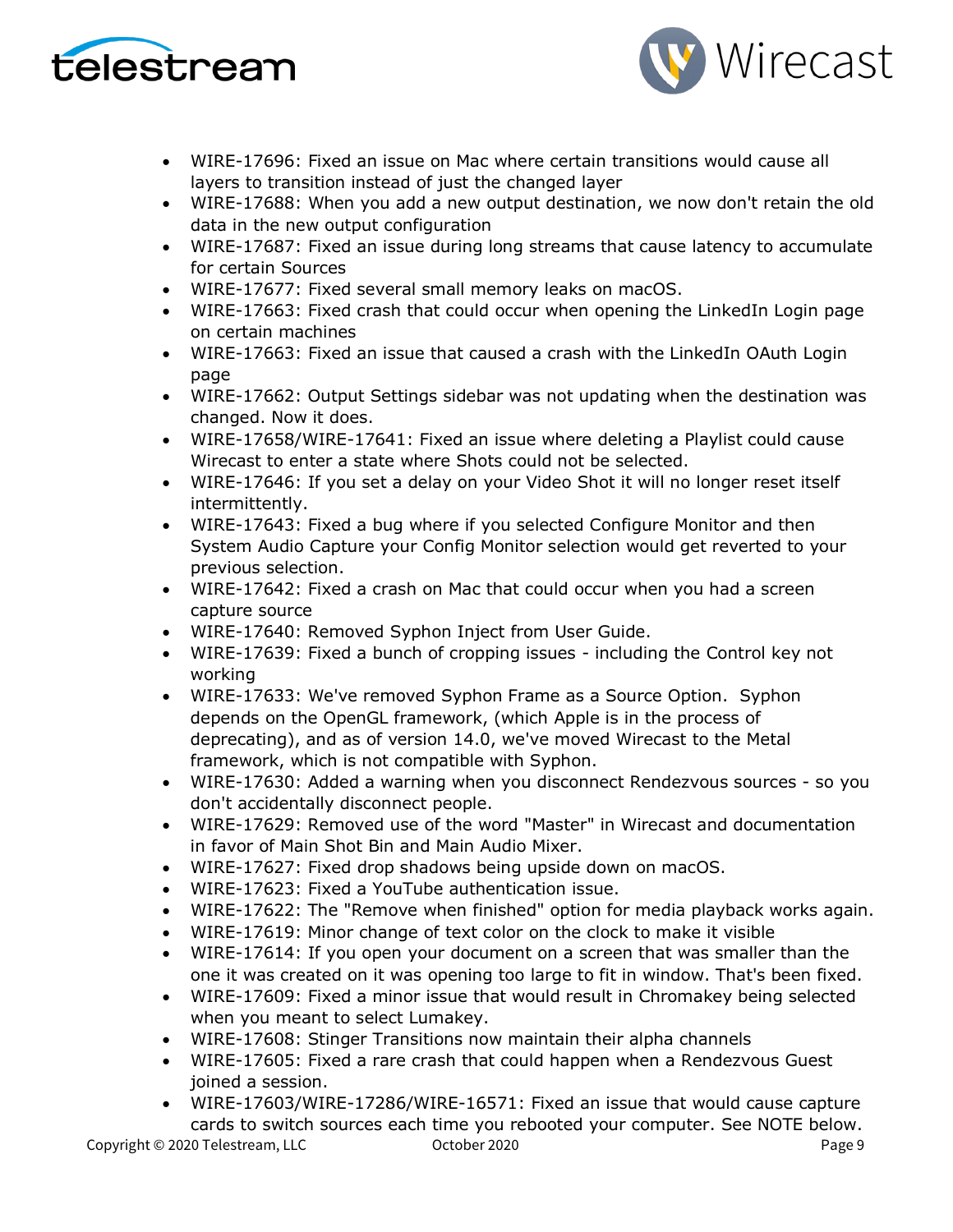



- WIRE-17599: Fixed a crash that would occur when starting a Rendezvous Session when a disconnected audio source was in the Live Program Out Mix.
- WIRE-17598: Fixed a crash when changing the Solid Color sources' width or height to zero.
- WIRE-17593: Removed forced bold, italic and bold italic from fonts that don't support them.
- WIRE-17592: Fixed another rare crash on Windows.
- WIRE-17590: Teradek Sources no longer autofill Host, Port and Stream Name.
- WIRE-17588: Fixed an issue on Wirecast Gear 300 and 400 series where the capture cards could drop bits of incoming audio.
- WIRE-17587: Typefaces and typeface shadows were being cut off by bounding box - we've made some fixes to that.
- WIRE-17584: Fixed an issue on Windows where text was disappearing seemingly by evil magic
- WIRE-17580/WIRE-17578: Mattes now work again.
- WIRE-17282: Manual focus on NDI PTZ control now works.
- WIRE-17576: Fixed a crash when switching shots with certain transitions if the Rendezvous Live Output camera was set to the Document's output.
- WIRE-17574: Fixed rare crash on Windows.
- WIRE-17564: Fix rare crash when switching shots to a Rendezvous Guest that has disconnected.
- WIRE-17562: The app UI is no longer obscured on Windows when you've scaled to >100%
- WIRE-17553: Fixed rare crash that could occur when a Dynamic Destination sends Wirecast an invalid XML file.
- WIRE-17546: Fixed an issue causing a shot to flicker and video to freeze
- WIRE-17537 and WIRE-16355: Fixed some audio issues when using Elgato Game Capture HD60 Pro
- WIRE-17536: More translations of text
- WIRE-17527/ WIRE-16883: Fixed rare crash at quit on macOS.
- WIRE-17525: Fixed a bug where you could inexplicably no longer manipulate shots using your mouse
- WIRE-17522: Fixed another rare lockup
- WIRE-17512: In the Audio Properties panel, it turns out changes made to the gain channel sliders were not being sent live.
- WIRE-17490: The Select Screen Region feature of Screen Capture now works again on macOS.
- WIRE-17489: Fixed a few issues with text scrolling that were known issues in Beta 1.
- WIRE-17465: Fixed an issue where output destination names would rebel, if left unnamed, and take over a name from an existing destination.
- WIRE-17463/ WIRE-17420/ WIRE-16591/ WIRE-15317: Satisfyingly, fixed a number of rare crashes that could occur when switching shots.
- WIRE-17460: Now we impose a limit (75) on the number of layers within a shot (for your own good).
- WIRE-17448: Removed Studio badges from Wirecast UI.

Copyright © 2020 Telestream, LLC October 2020 Page 10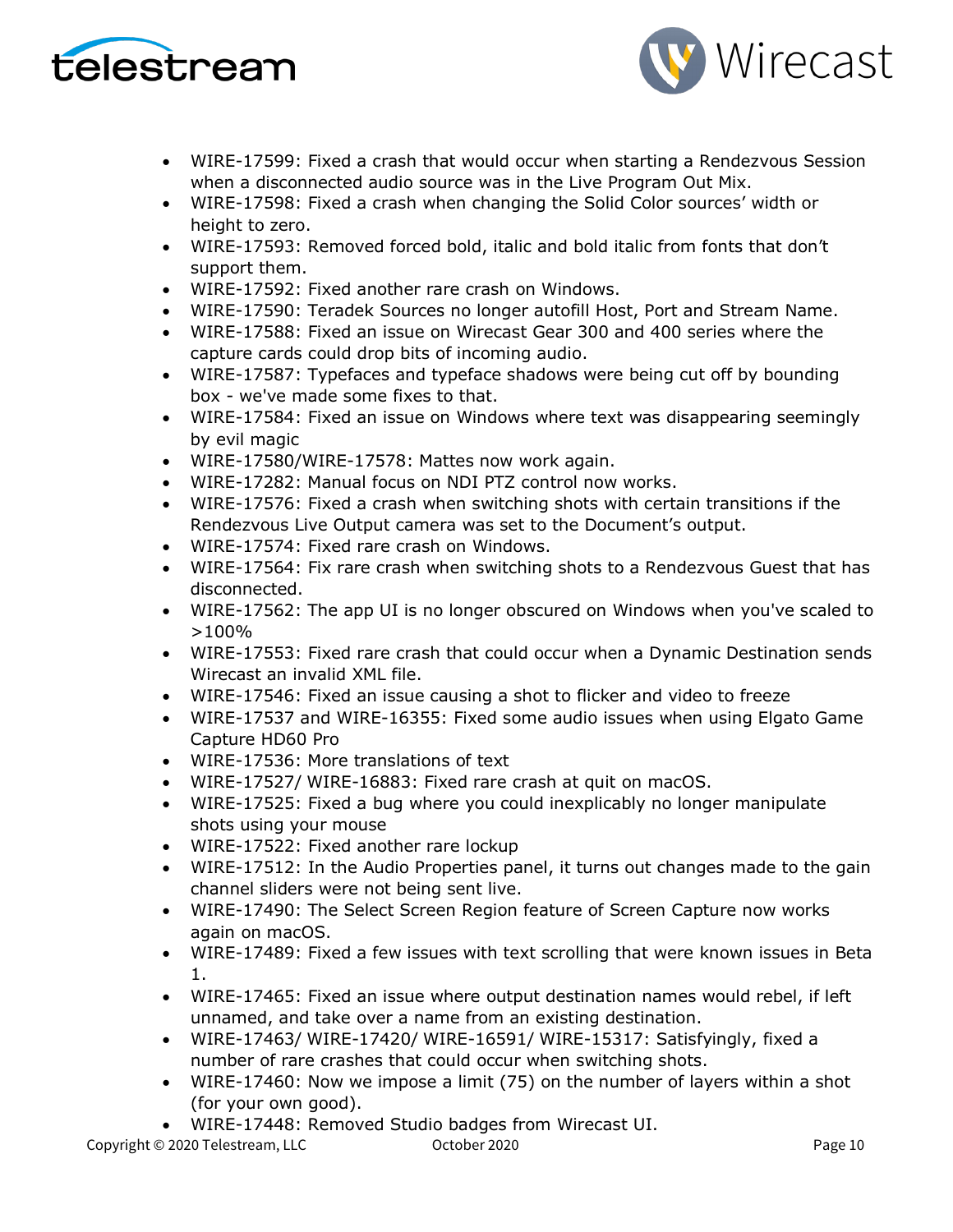



- WIRE-17441: Fixed a possible audio sync issue stemming from the capture cards in Wirecast Gear 300 and 400 series.
- WIRE-17440: Updated the Facebook Live API to make it possible to schedule a live event on Facebook from Wirecast again.
- WIRE-17427/WIRE-13538: Resolved a crash that could occur if you added more than 49 layers to a shot.
- WIRE-17412: Fixed a very rare hang when deleting a replay layer.
- WIRE-17408/ WIRE-17334: Fixed an issue that would let you close a document without saving some source properties settings - thus causing you to lose those settings.
- WIRE-17378/WIRE-17213: Fixed issue where your text and clock shots would suddenly go missing.
- WIRE-17373: Auto-Canvas was sometimes reporting the wrong resolution.
- WIRE-17343: Added a font face pop up to more accurately select font variations.
- WIRE-17323: Fixed a confusing error that would show a Wirecast crash error upon opening.
- WIRE-17315: The websocket connection to the server was closing unexpectedly when using a VPN service with Rendezvous. So now we add a periodic ping to keep the websocket connection alive.
- WIRE-17304: Restricted Virtual Camera to only output from one document at a time.
- WIRE-17303: Fixed a scaling issue where icons could be erroneously horizontally stretched
- WIRE-17302: Input fields in Output Settings are no longer unresponsive following a single factor authentication failure.
- WIRE-17291: Fixed a Fatal Application error that could occur when streaming
- WIRE-17279: Fixed a crash that could occur if your document freaked out and got into a state where it wasn't ready for the next action. This could occur when attempting a screen capture when an audio driver is not installed, or you have shots programmed to an Elgato StreamDeck.
- WIRE-17261/ WIRE-17174: NDI audio can now be sent joyously and distortionfree to Rendezvous participants
- WIRE-17259: Wirecast no longer fails silently when attempting to connect to a scan converter source that's larger than 8K.
- WIRE-17256: Now we don't prompt you twice to overwrite saved documents on macOS Catalina.
- WIRE-17243: Cleaned up our YouTube output settings adding better error messaging and streamlining the way you start/stop events
- WIRE-17236: Icons were incorrectly displaying mute in a browser connection when entering a Rendezvous session.
- WIRE-17226: Updated the Media File icons are the same in the Add Source dialog.
- WIRE-17216: Documentation now correctly notes that Monitor screen capture will provide a higher frame rate source than a Window screen capture.
- WIRE-17210: Fixed a minor memory leak in the YouTube Destination.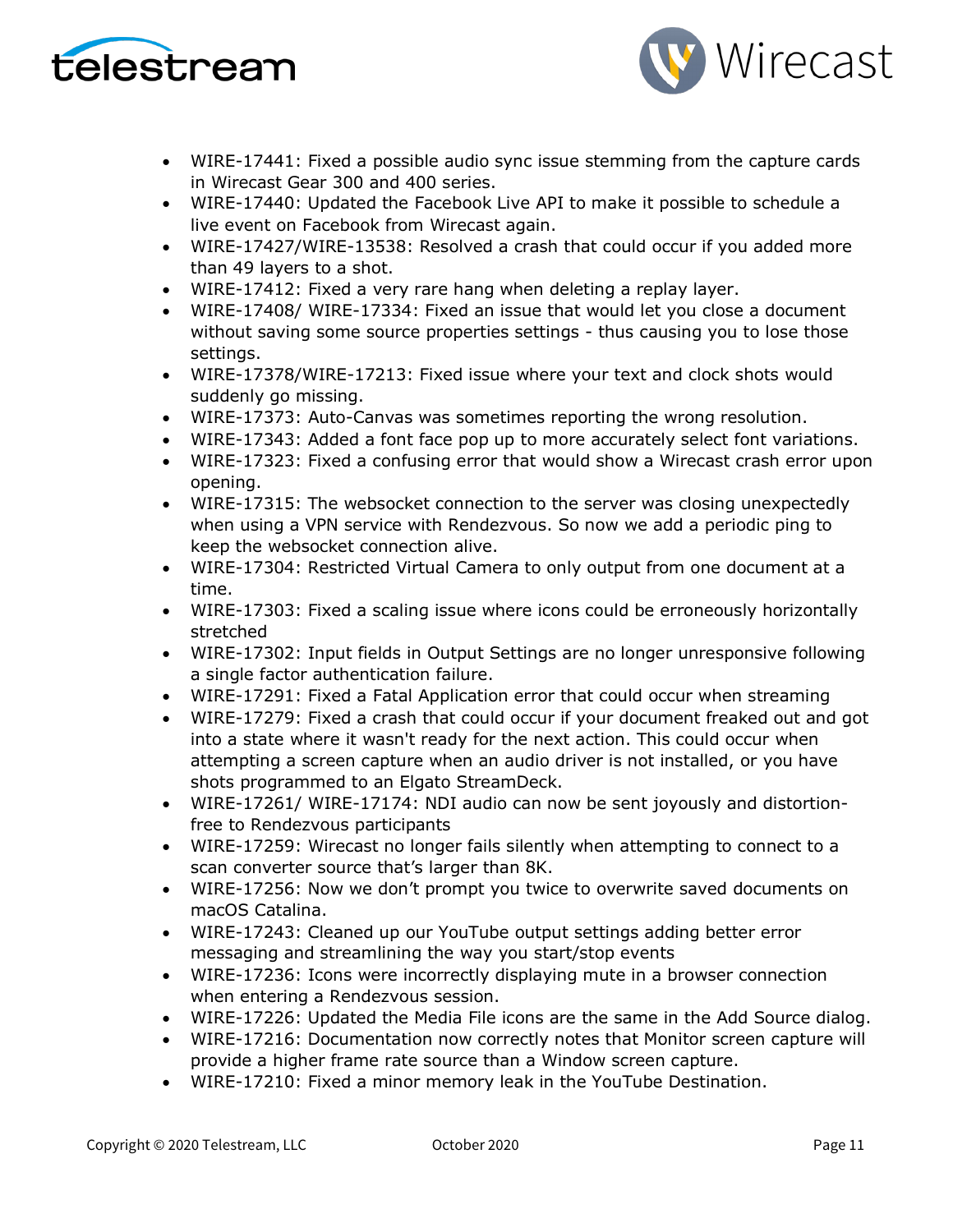



- WIRE-17201: YouTube is deprecating the StreamNow functionality. All YouTube live streams must now be done through events. So we changed some stuff related to that.
- WIRE-17196: Worked around an issue where the NDI HX app provides invalid audio timestamps when sending to Windows.
- WIRE-17192: We disabled the Facebook Speed test when streaming via Wirecast Restream since the location wasn't local and optimizations were invalid
- WIRE-17189: Emojis, and other characters are showing correctly again in Rendezvous.
- WIRE-17169: Added a notification when attempting to install on Windows 8.x. (Psst: It requires Windows 10 or higher).
- WIRE-17164: Canvas Size limitations are now enforced when using custom presets.
- WIRE-17150: If your document was saved with a layer off in a previous version of Wirecast, and opened in Wirecast 13, the layer would not appear. We found your missing layer and brought it home.
- WIRE-17148/WIRE-17075: Fixed a rare crash when running the app in the background on macOS.
- WIRE-17142: When sending live captions through our WebServices platform, certain platforms are not handling b-frames correctly resulting in garbled captions. To account for that, we added new "Cloud Captioning" encoding presets that turn b-frames off and increase bit rate (to account for inherent quality loss of turning off b-frames).
- WIRE-17278: Now your encoding preset won't spontaneously change after you create an event.
- WIRE-17133: Add documentation for sources that can be used with ISO Recording.
- WIRE-17126: Selected transition was not used when using Keyboard Shortcuts when Autol ive was enabled.
- WIRE-17124: Add ability to Screen Capture hardware accelerated applications on Windows 10 1903 and higher. Examples are Chrome, Firefox and Zoom.
- WIRE-17095: Improve the peak bitrate behavior of the Apple H.264 encoder. This fix only applies to macOS 10.15+.
- WIRE-17087: Fixed an error in the YouTube API caused by the reported user's region being unsupported
- WIRE-17084: Facebook recently made changes to Groups that restricts any app from accessing certain features, such as the Live API, until an admin grants access to the app. We updated our error message for this so you might actually know what it means and what to do about it.
- WIRE-17080: Increased the efficiency of data calls for Facebook scheduled events
- WIRE-17065: Fixed an issue using audio interfaces with Rendezvous on macOS.
- WIRE-17063: Improved resiliency when dealing with apps that feed us video timestamps that are off from the audio timestamps (e.g. JustWifiCam on iOS).
- WIRE-17055: Fixed a crash that could occur while setting up a YouTube event
- WIRE-16994: There were some unnecessary horizontal scroll bars on Windows that we removed. Now you won't be tempted to scroll when you can't.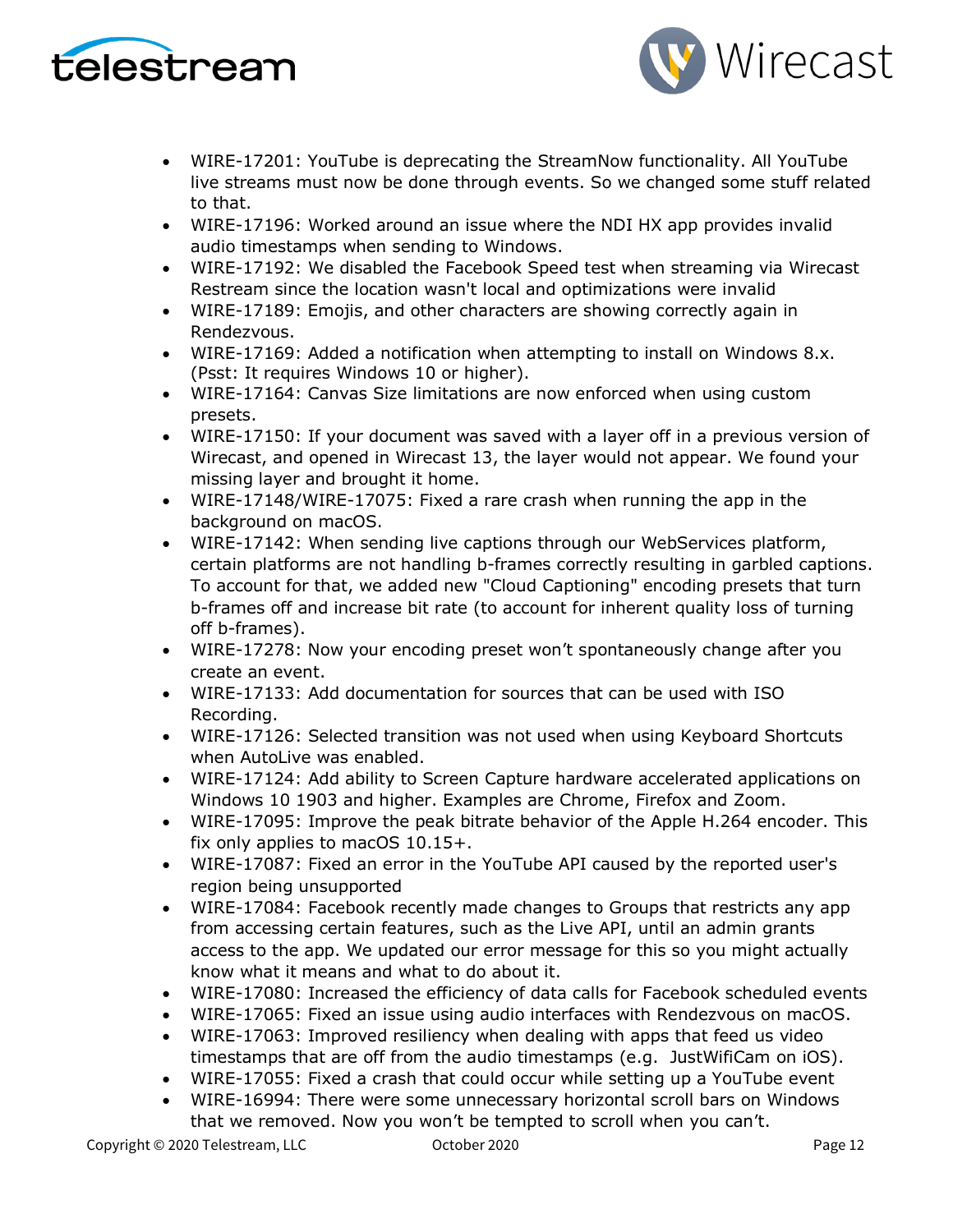



- WIRE-16973: Made some under-the-hood fixes to reduce CPU on Mac
- WIRE-16963/WIRE-16904: Fixed an issue where sources on your Live and Preview would scale to 1/4 when dragging your document from one monitor to another on macOS.
- WIRE-16924: Added trace logs to improve our ability to track errors to YouTube streaming.
- WIRE-16917: Fixed issue where icons in the Main Shot Display were not handled consistently across audio sources and in some cases were not respecting the addition/removal of layers containing audio
- WIRE-16912: Fixed a horizontal misalignment of Bitrate in the Output Statistics
- WIRE-16911: Fixed horizontal alignment of Channel in the Rendezvous Audio Mixer in certain languages.
- WIRE-16910/WIRE-16905/WIRE-16903 /WIRE-16707/WIRE-16784: Fixed a variety of missing translations.
- WIRE-16908: Made our error message more understandable if you were to select Live Captions without having Telestream Cloud Settings selected.
- WIRE-16907/WIRE-16826: Fixed a couple of error messages that were displaying incorrectly, especially when in dark mode.
- WIRE-16906: Fixed text overflow in the Keyboard Shortcuts Preferences Pane in certain languages.
- WIRE-16869: Made some changes to the YouTube destination to more elegantly handle accounts that don't have pre-existing events
- WIRE-16835: Fixed the layout of our Support Assistant in several languages.
- WIRE-16825: Fixed a rare hang when exiting to Multiviewer while ingesting a BlackMagic source.
- WIRE-16820: Added CPU data to the trace log on exit.
- WIRE-16811: Added a manual configuration option for audio sample rate that will let you pick the value that matches your incoming source. (Note: you can only configure the audio sample rate when automatic format detection is disabled. We do this to prevent people (we won't name names) who don't know what they're doing, to set it to 196kHz - because they may think bigger is better - and then call support or get stuck because they don't understand what's happening. So, yeah. We're restricting this for your own good. When format detection is enabled, we assume the audio is 48 kHz.)
- WIRE-16799: Crash when declining a macOS prompt to install Osaka font.
- WIRE-16779: Fixed a crash that would occur when stopping two live streams to Twitter/Periscope.
- WIRE-16778: Fixed an issue playing audio from WASAPI devices.
- WIRE-16776: We've taken some extraordinary measures to ensure that web stream sources stay connected and don't freeze in Wirecast - even if they restart, end, enter an error state or we stop receiving data for any number of reasons. We now try our darnedest to reconnect.
- WIRE-16768: Output Settings UI has some minor alignment issues on macOS.
- WIRE-16763: Fixed a crash that could occur if you had a hotkey with no name, and you right-clicked a shot.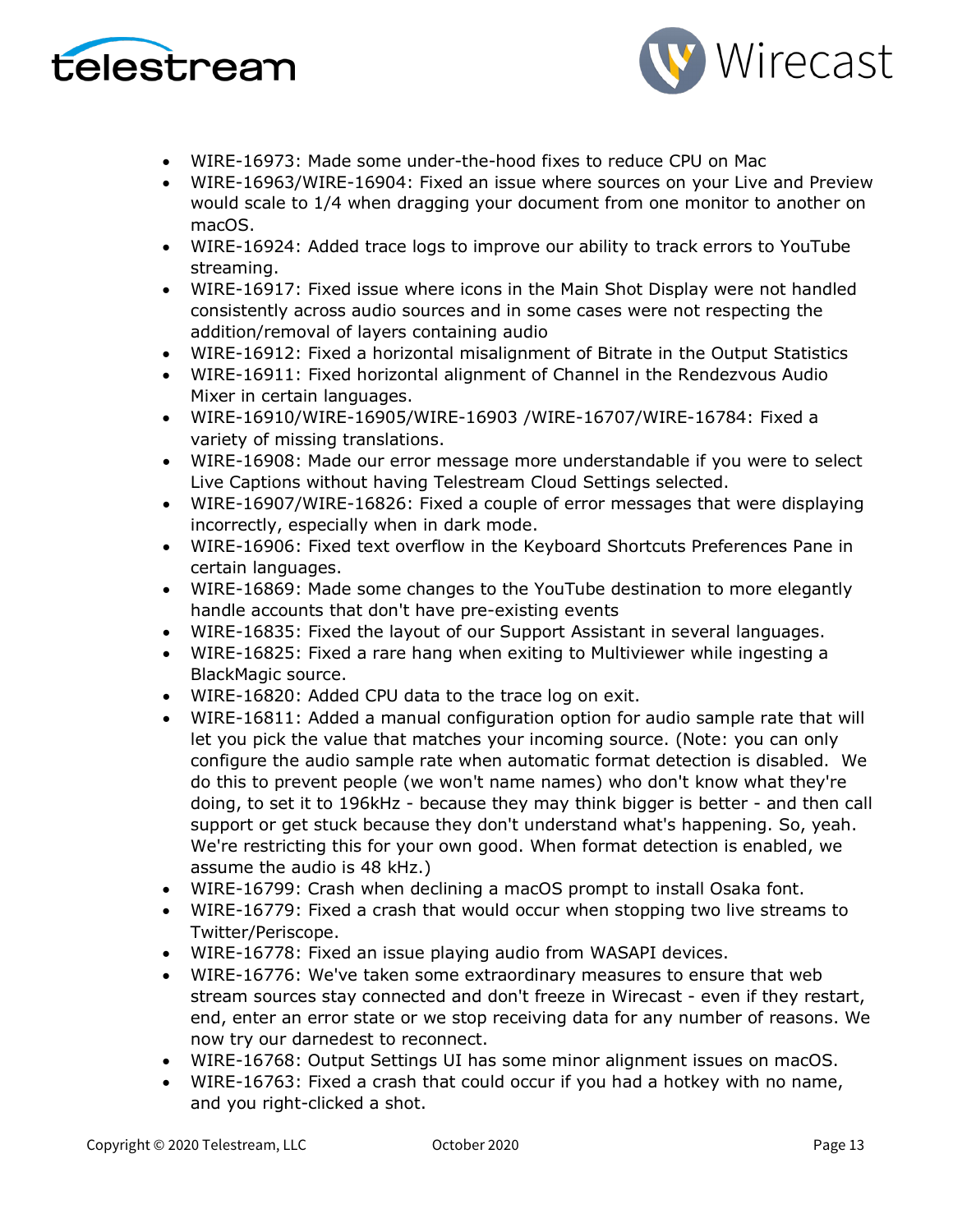



- WIRE-16762: Fixed an issue that could occur when using a source that produces JPEG frames, on a computer that is not fast enough to decode them in real-time. The result was a backlog of frames that would cause the source's video to be delayed and out of sync with any live audio. (This could've also happened when deinterlacing video from a task source (though less likely since deinterlacing is relatively quick).
- WIRE-16760: Wirecast was trying to use deselected/unused output destinations when Live Captions was selected. It won't do that anymore.
- WIRE-16747: Fixed our copyright date in the About window.
- WIRE-16745: Flash is dead. We're not going to warn you that it's not installed anymore.
- WIRE-16713: Reconfigured NDI Output to avoid "clocking" the output which was intended to help file-based outputs but effectively slowed down real-time sources, resulting in for example, dropped frames at 1080p60.
- WIRE-16694: Reconfigured NDI Output, which effectively improved several issues- one of which was an observed A/V sync issue on NDI Out.
- WIRE-16684: Fixed an issue that cause no video from the Logitech B910 when using Motion JPEG.
- WIRE-16643: The option to move a shot from a Playlist back to the Main Shot list… is back.
- WIRE-16627: Fixed an issue where Scheduled Events in YouTube were going live immediately.
- WIRE-16613: Restored the ability for keyboard navigation in dialog boxes on macOS.
- WIRE-16611: The Source Properties Panel is now labeled with the type of source
- WIRE-16588: Fixed some artifacts that could appear when interacting with your document.
- WIRE-16457/ WIRE-15874: Implemented auto-reconnect for webstream sources if they unexpectedly disconnect
- WIRE-16424: Wirecast no longer crashes when Windows Defender's Controlled Folder Access is enabled
- WIRE-16306: Fixed an issue where you could drop frames after enabling Chroma Key.
- WIRE-16237: Fixed an issue that would cause NVENC encoding to fail on certain laptops with dual GPUs.
- WIRE-16124: Another scaling-related fix: Certain templates are no longer skewed
- WIRE-16020: Fixed it so that frames are no longer being dropped on certain transitions.
- WIRE-15781: Now, modifying the canvas size does not cause the Multiviewer to stop updating.
- WIRE-15729: Now, when an ISO/replay recording's source becomes unavailable, the recording stops and must be manually restarted. User is informed of the stoppage via the status bar.
- WIRE-15632: Beta: Enabled multi-bitrate adjustments in webstream sources for better quality.